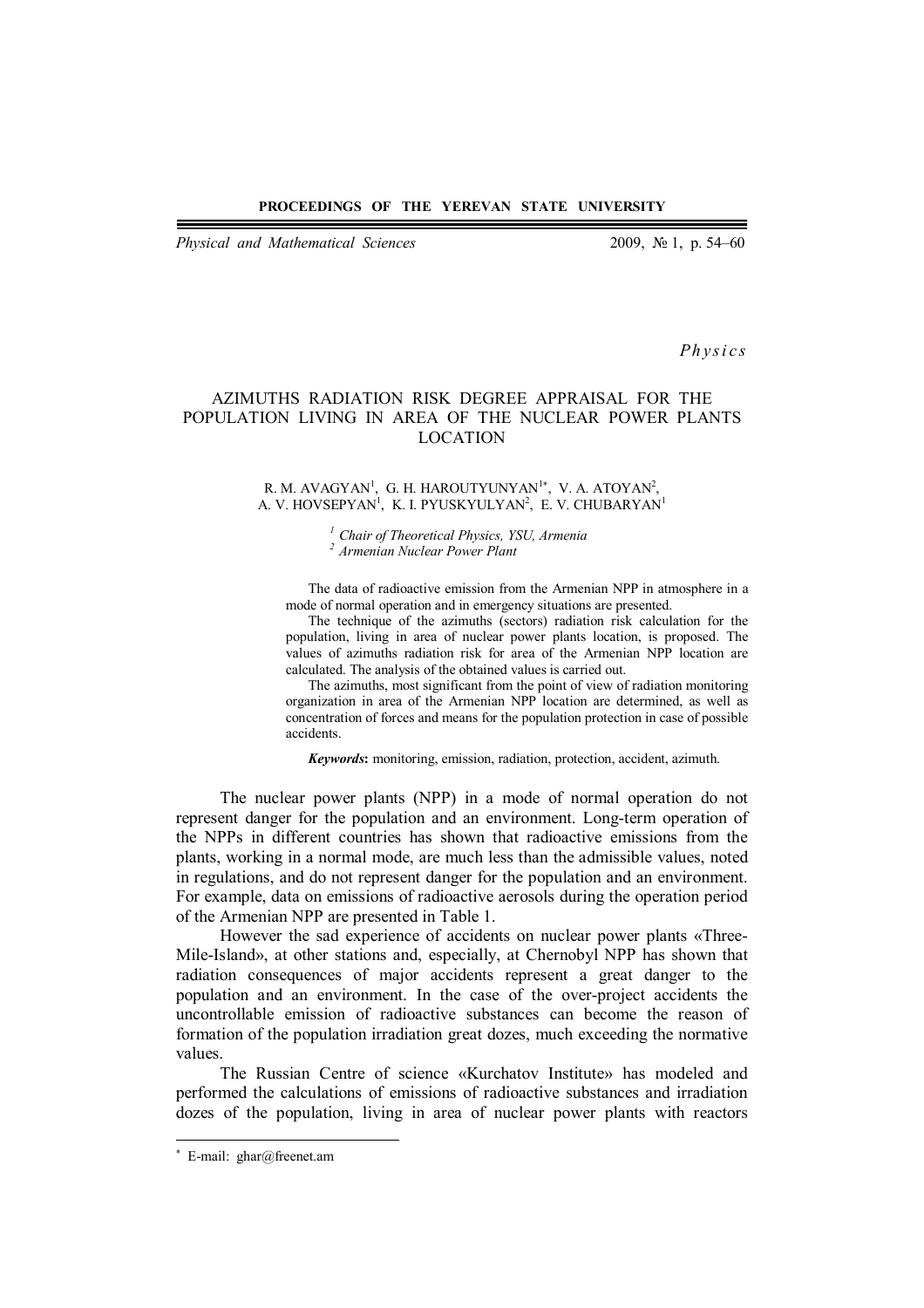PWR-440 (B-270) accommodation, for the various over-project accidents [1]. Some results of calculations are represented in Tables 2 and 3.

## *T a b l e 1*

| Year of<br>operation | The nuclides |                   |                       |                          |                      |                      |                  |                    |                   |
|----------------------|--------------|-------------------|-----------------------|--------------------------|----------------------|----------------------|------------------|--------------------|-------------------|
|                      | 'LTN         | $^{137}Cs$        | $^{131}$ <sub>I</sub> | $\frac{110m}{\text{Ag}}$ | $\overline{^{60}Co}$ | $\overline{^{90}Sr}$ | $^{134}Cs$       | $\frac{54}{10}$ Mn | $\overline{51}Cr$ |
| 1978                 | 16,9         | 0,1               | 276                   | 6,4                      | 7,8                  | 0,03                 | $\theta$         | 5,6                | $20\,$            |
| 1979                 | 633          | 17,2              | 579                   | 202                      | 31                   | 1.4                  | 5,1              | 19,1               | 313               |
| 1980                 | 428          | 48,6              | 777                   | 40                       | 18,1                 | 0,3                  | 46,7             | 13,6               | 70                |
| 1981                 | 214          | $\overline{22,4}$ | 735                   | 30,3                     | 26,9                 | 0,6                  | 15,5             | 10,7               | 11,6              |
| 1982                 | 341          | 9,5               | 230                   | 48,5                     | 62,8                 | 0,37                 | 10,0             | 22,3               | 11,5              |
| 1983                 | 884          | 5,0               | 70                    | 4,8                      | 20,6                 | 0,06                 | 1.7              | 5,8                | 0,7               |
| 1984                 | 1785         | 66,3              | 228                   | 37                       | 28,2                 | 0,04                 | 51,0             | 4,9                | 4,6               |
| 1985                 | 754          | 60,6              | 151                   | 71,6                     | 17,2                 | 0,11                 | 33,1             | 4,0                | 16,2              |
| 1986                 | 794          | 25,0              | 44                    | 73,4                     | 21,7                 | 0,25                 | 12,8             | 8,4                | $\boldsymbol{0}$  |
| 1987                 | 259          | 13,4              | 103                   | 122                      | 34,7                 | 0.08                 | 5,6              | 7,2                | 17,2              |
| 1988                 | 338          | 14,9              | 602                   | 142                      | 128                  | 0,06                 | 24,0             | 26,8               | 10,2              |
| 1989                 | 181          | 10,1              | <sup>110</sup>        | 56,6                     | 29,4                 | $\mathbf{0}$         | $\mathbf{0}$     | $\mathbf{0}$       | $\mathbf{0}$      |
| 1990                 | 113          | 8,8               | $\boldsymbol{0}$      | 16,1                     | 12,3                 | 0,09                 | $\theta$         | $\boldsymbol{0}$   | $\boldsymbol{0}$  |
| 1991                 | 46,0         | 6,2               | $\mathbf{0}$          | 11,8                     | 8,9                  | $\mathbf{0}$         | 4,0              | 1,3                | $\boldsymbol{0}$  |
| 1992                 | 24,0         | 4,1               | $\mathbf{0}$          | 4,3                      | 5,8                  | $\mathbf{0}$         | $\theta$         | $\mathbf{0}$       | $\mathbf{0}$      |
| 1993                 | 19,4         | 2,2               | $\mathbf{0}$          | $\mathbf{0}$             | 3,9                  | $\mathbf{0}$         | $\boldsymbol{0}$ | $\mathbf{0}$       | $\boldsymbol{0}$  |
| 1994                 | 82           | $\boldsymbol{0}$  | $\overline{0}$        | $\boldsymbol{0}$         | 60,1                 | $\overline{0}$       | $\boldsymbol{0}$ | $\overline{0}$     | $\boldsymbol{0}$  |
| 1995                 | 193          | 23,3              | 9,7                   | $\mathbf{0}$             | 83,7                 | 0.15                 | $\mathbf{0}$     | $\mathbf{0}$       | $\overline{0}$    |
| 1996                 | 121,1        | 6,46              | 23,5                  | 13,4                     | 15,5                 | 0,12                 | 0,8              | 0,8                | 11,6              |
| 1997                 | 278,1        | 11,6              | 36,71                 | 7,24                     | 9,0                  | 0,36                 | 1,27             | 0,33               | $\boldsymbol{0}$  |
| 1998                 | 238,4        | 9.35              | 28,8                  | 7,72                     | 18,4                 | 0.29                 | 1,32             | 1,89               | 21,6              |
| 1999                 | 238,5        | 10,2              | 25,77                 | 10,82                    | 11,94                | 0,44                 | 0,89             | 1,22               | $\theta$          |
| 2000                 | 30,7         | 4,2               | 26,0                  | 22,5                     | 17,70                | 0,38                 | $\sqrt{5,97}$    | 8,78               | $\theta$          |
| 2001                 | 22,0         | 13,1              | 18,8                  | 17,0                     | 23,7                 | 0,27                 | 5,36             | 3,42               | 2,24              |
| 2002                 | 9,9          | 7,9               | 59,6                  | 2,50                     | 6,6                  | 0,20                 | 2,28             | 0,16               | $\boldsymbol{0}$  |
| 2003                 | 29,3         | 26,7              | 38,1                  | 25,0                     | 22,1                 | 0,23                 | 5,0              | $\overline{3,23}$  | $\theta$          |
| 2004                 | 28,5         | $\overline{5,59}$ | 97,1                  | 11,3                     | 14,6                 | 0,035                | 0,38             | 1,35               | 2,53              |
| 2005                 | 20,9         | 6,98              | $3,04$ <sup>*</sup>   | 1,35                     | 5,10                 | 0,03                 | 0.83             | $\boldsymbol{0}$   | $\boldsymbol{0}$  |
| 2006                 | 18,3         | 5,12              | $3,65$ **             | 1,77                     | 9,45                 | 0,032                | 0,54             | $\boldsymbol{0}$   | $\boldsymbol{0}$  |

*The nuclide composition (the basic nuclides) and values of emissions during the operation period of the Armenian nuclear power plant [10<sup>7</sup> Bq/year]*

 $LTN -$  the radionuclides with a half-life period  $> 24$  hours.

\*\* Since 2005 the new more exact technique of measurement and accounts of emissions <sup>131</sup>I was input at ANPP.

As follows from the calculations, represented in Table 3, in case of overproject accidents, during short time intervals, the high doze loadings on the population in area of nuclear power plants accommodation are formed. For protective actions efficiency they should be adequate to real radiation condition, which is formed in area of the NPP accommodation as a result of accident. In paper [1] it is underlined that in case of correct protective actions acceptance, the inhalation doze of an irradiation decreases in 10–100 times and a doze of an external irradiation decreases in several times.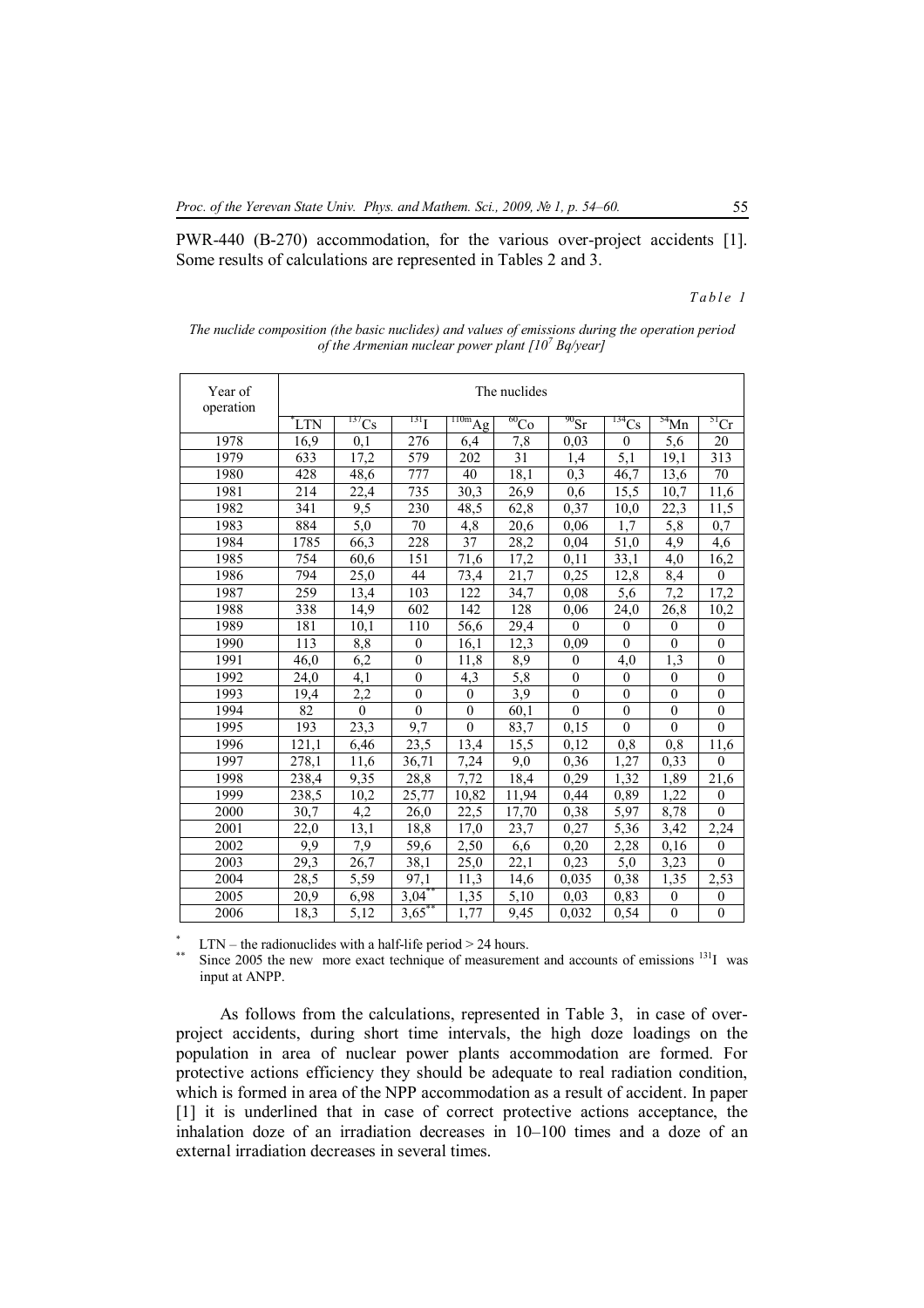#### *T a b l e 2*

| Emission of radionuclides from the NPP station with the reactor PWR-440 (B-270), depending on   |
|-------------------------------------------------------------------------------------------------|
| time at over-project accident with the leak (equivalent diameter of 200 mm) and its deenergized |
| position, operation $3,7\times10'$ Bq                                                           |
|                                                                                                 |

| Physical and chemical forms | Time, seconds |              |              |              |              |  |  |
|-----------------------------|---------------|--------------|--------------|--------------|--------------|--|--|
| of radionuclides            | 600           | 3600         | 22000        | 43000        | 86000        |  |  |
| Molecular iodine            |               |              |              |              |              |  |  |
| $I-131$                     | $3,6E+04$     | $5,5E+06$    | $5,5E+06$    | $5,5E+06$    | $5,5E+06$    |  |  |
| $I-132$                     | $3,8E+04$     | $7.6E + 06$  | $7.6E + 06$  | $7.6E + 06$  | $7.6E + 06$  |  |  |
| $I-133$                     | $4,1E+04$     | $1,1E+07$    | $1.1E + 07$  | $1,1E+07$    | $1.1E + 07$  |  |  |
| $I-134$                     | $4,0E + 04$   | $1.1 E+7$    | $1.1 E+7$    | $1,1 E+7$    | $1,1 E+7$    |  |  |
| $I-135$                     | $3.5E + 04$   | $1,0E+07$    | $1,0E+07$    | $1,0E+07$    | $1,0E+07$    |  |  |
| Organic iodine              |               |              |              |              |              |  |  |
| $I-131$                     | $4,1E+02$     | $1,0E+05$    | $1,0E+05$    | $1,0E+05$    | $1,0E+05$    |  |  |
| $I-132$                     | $4,3E+02$     | $1,4E+05$    | $1,4E+05$    | $1,4E+05$    | $1,4E+05$    |  |  |
| $I-133$                     | $4,6E+02$     | $2.0E + 0.5$ | $2.0E + 0.5$ | $2.0E + 0.5$ | $2.0E + 0.5$ |  |  |
| $I-134$                     | $4,5E+02$     | $1.9E + 5$   | $1.9E + 5$   | $1.9E + 5$   | $1.9E + 5$   |  |  |
| $I-135$                     | $3.9E + 02$   | $1.9E + 5$   | $1.9E + 5$   | $1.9E + 5$   | $1.9E + 5$   |  |  |
| Inert radiating gases       |               |              |              |              |              |  |  |
| Kr-85m                      | $6,8E+03$     | $2,2E+06$    | $2.2E + 06$  | $2,2E+06$    | $2,2E+06$    |  |  |
| Kr-87                       | $1,4E+04$     | $4.1E + 06$  | $4,1E+06$    | $4,1E+06$    | $4,1E+06$    |  |  |
| Kr-88                       | $2,1E+04$     | $6,3E+06$    | $6.3E + 06$  | $6,3E+06$    | $6.3E + 06$  |  |  |
| Xe-133                      | $8,5E+04$     | $2,0E+07$    | $2.0E + 07$  | $2,0E+07$    | $2.0E + 07$  |  |  |
| Xe-135                      | $3.7E + 04$   | $5.9E + 07$  | $5.9E + 07$  | 5,9E+07      | $5.9E + 07$  |  |  |
| Aerosols                    |               |              |              |              |              |  |  |
| $Cs-134$                    | $1,1E+04$     | $1,1E+06$    | $1,1E+06$    | $1,1E+06$    | $1,1E+06$    |  |  |
| $Cs-137$                    | $1,0E+04$     | $8,5E+05$    | $8,5E+05$    | $8,5E+05$    | $8,5E+05$    |  |  |

### *T a b l e 3*

*Expected individual irradiation doze of separate persons from various groups of the population*

| Age         | Distance |          | Doze on critical body, $S_v$ | Evacuation |         | Time of movement of a  |  |
|-------------|----------|----------|------------------------------|------------|---------|------------------------|--|
|             | from the | All body | Thyroid                      | Obligatory | Can be  | radioactive cloud from |  |
|             | NPP, km  |          | gland                        |            | delayed | the NPP, hour          |  |
| Children    | 3,0      | $3,2E+1$ | $4,8E+2$                     | $+$        |         | 0,55                   |  |
| $1-8$ years | 14,0     | 1,0      | $1,3E+1$                     | $^{+}$     |         | 2,55                   |  |
|             | 16,0     | $6,4E-1$ | 9,2                          | $+$        |         | 2,9                    |  |
|             | 17.5     | $6,0E-1$ | 8,8                          | $^{+}$     |         | 3,2                    |  |
|             | 18,0     | $5,6E-1$ | 8,4                          | $+$        |         | 3,3                    |  |
|             | 27,0     | $2,6E-1$ | 4,4                          | $+$        |         | 4,9                    |  |
| Adults      | 3,0      | $2,2E+1$ | $2,8E+2$                     | $+$        |         |                        |  |
|             | 14,0     | $7,1E-1$ | 7,7                          | $^{+}$     |         |                        |  |
|             | 16,0     | $4.1E-1$ | 5,4                          | $^{+}$     |         |                        |  |
|             | 17.5     | $3.7E-1$ | 5,2                          | $^{+}$     |         |                        |  |
|             | 18,0     | $3.5E-1$ | 4,9                          |            | $^{+}$  |                        |  |
|             | 27,0     | $1,6E-1$ | 2,6                          |            | $^{+}$  |                        |  |

Therefore, it is the extremely important to represent the real consequences of uncontrollable emissions, depending on their size, as well as on the characteristics of region of station accommodation and character of the population distribution to provide the adequate and, this is very appreciablе, duly measures on the population protection.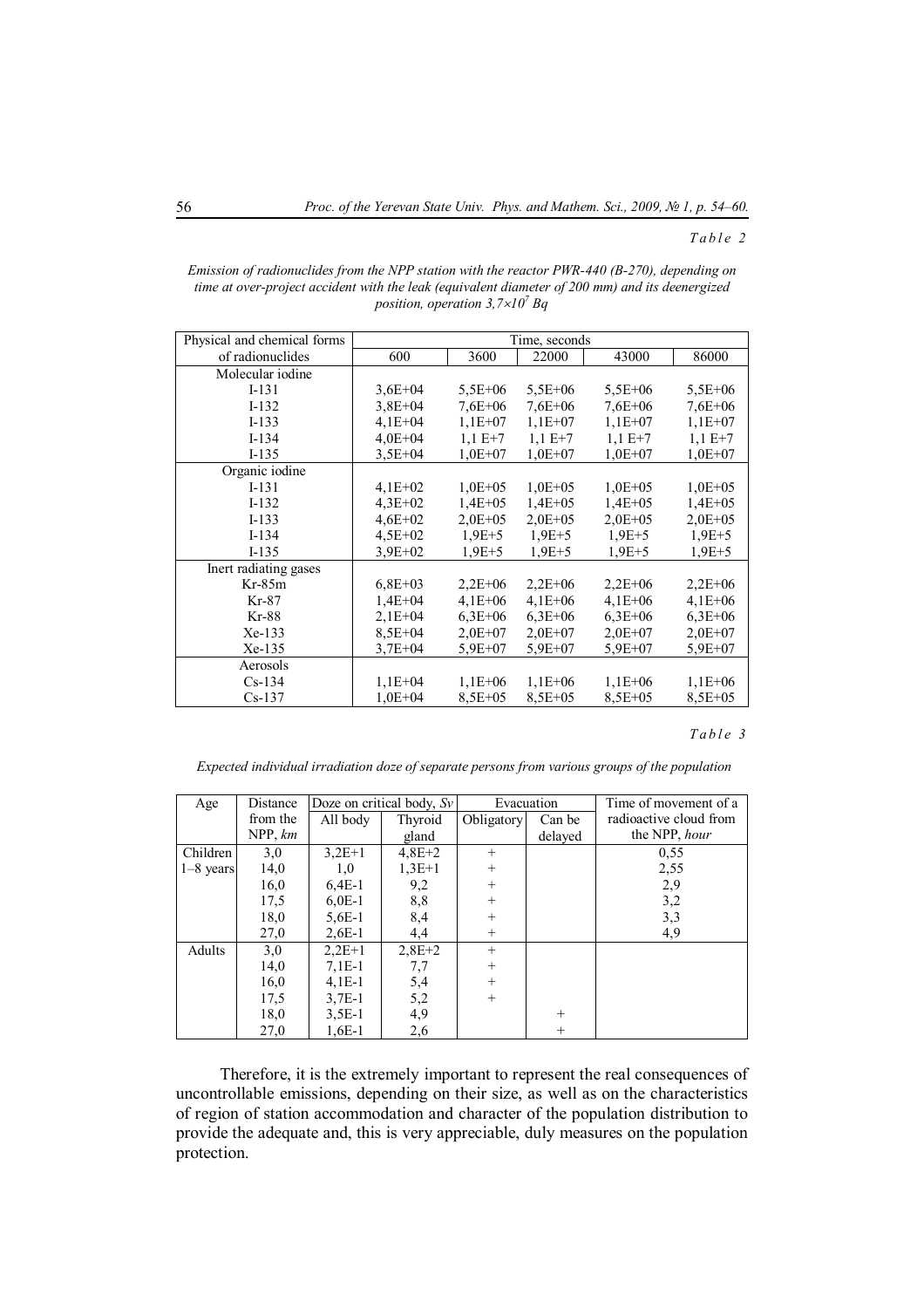One of the basic phases of the analysis of possible nuclear power plant influence on the population (both in a mode of normal operation and in emergency situations) is the analysis of distribution of the population in area of the NPP accommodation. In the present paper the criterion conception is introduced for a quantitative estimation of radiation risk degree for the population by different azimuths  $(P_i)$ , into which the territory around the NPP is divided and the technique of its calculation has been also described. The characteristic feature of such criterion is the circumstance that it defines the azimuth radiation risk without dependence on the various accidents consequences.

For definition of the concept of azimuth risk degree we divide the territory around the NPP with radius *R* into 16 azimuths. As the values characterizing the above-stated criterion we have chosen three parameters:

•  $n_{ij}$  is the attitude of the population number, living in *j*-th settlement of *i*-th azimuth, to the whole population, living in territory with radius R;

•  $r_{ii}$  is the attitude of distance between settlement *j*, located in *i*-th sector, *l*

and radius *R*,  $r_{ij} = \frac{V_{ij}}{R}$ *i j r R*  $=\frac{y}{R}$  (Fig. 1);

•  $l_{ij}$  is the distance between settlement located in *i*-th settlement and NPP;

 $\bullet$  *W<sub>i</sub>* is the mid-annual probability of a wind in a direction of an azimuth *i* (Fig. 2). The formula for criterion  $P_i$  value calculation is following:

$$
P_i = \sum_{j=1}^{j=N_i} \frac{n_{ij}}{r_j} + W_i, \quad j=1, 2, \dots N_i, \quad i=1-16,
$$
 (1)

where  $N_i$  is the number of settlements in *i*-th azimuth.



Fig. 1. The symbols used in expression (1).

The first item of expression (1) describes distribution of the population in *i*-th azimuth of area around the nuclear power plant, the second one – meteorological characteristics *of i-*th azimuth.

It is very important to choose correctly the value of *R* as the arbitrary choice can lead to distortion of the expression first item of (1). At too large value of *R*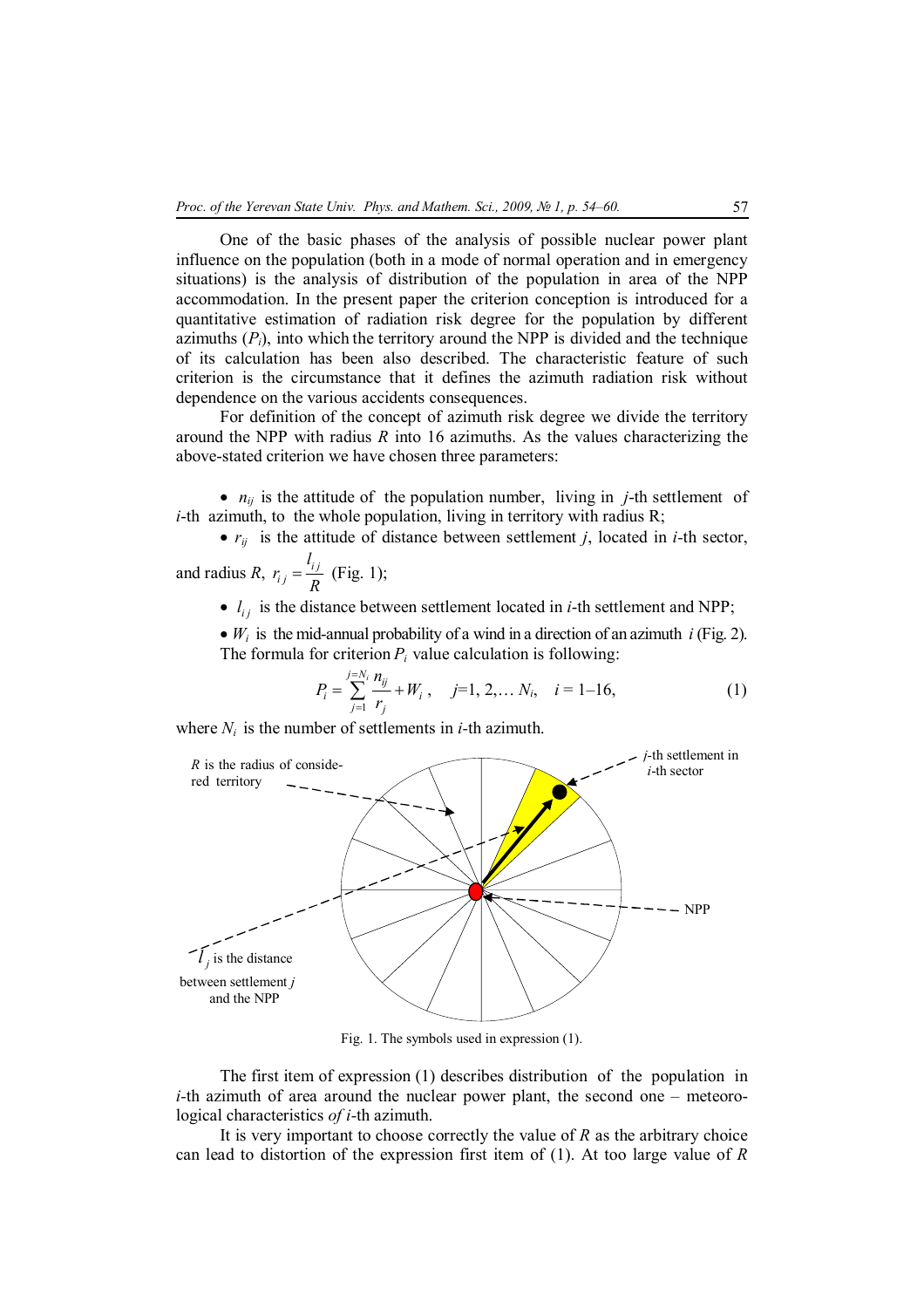during the  $P_i$  calculation the part of the population not subject to risk of an irradiation will be considered and, therefore, the value of  $P_i$  will be unreasonably overestimated. Therefore, it is necessary to analyze radiation consequences of possible accidents in details, and the influence of emissions from the NPP in a mode of normal operation too. In addition to data presented in Tables 2 and 3, corresponding calculations have been done by means of program InterRAS (version 1.2, 1997), recommended by IAEA (though it is known that calculations by means of this program give greater mistakes). The *R* value equal to 25 *km* has been accepted as a result of calculations.

What practical importance can have the calculations of azimuths risk degrees? The values of the azimuths risk degrees, received on the basis of the population spatial distribution estimation and the account meteorological conditions, will help to choose the sectors more subject to influence of the accidents radiation consequences. The knowledge of sizes of an "azimuths degree of risk" in the area of an nuclear power plant accommodation will help:

• at the planning of the volume of emergency radiation monitoring  $-$  to define the azimuths with the maximal risk degree in which it is necessary to establish the special monitoring, in particular, the greater number of the emergency automatic online monitoring devices must be installed;

 at the planning of the actions for the population protection in case of accidents at the NPP at a federal level – to define the azimuths with bigger degree of risk for which it is necessary to provide a lot of protective means and evacuation technique:

 at the planning of the current monitoring volume – to define azimuths to which it is expedient to pay greater attention (a lot of monitoring points, etc.).



Fig. 2. Mid-annual probability of a wind direction in area of the Armenian NPP (average for the period from 1970 to 1998).

The calculated values of the relative contribution of the population, living in *i*-th azimuth, to the general number of the population are presented in Fig. 3.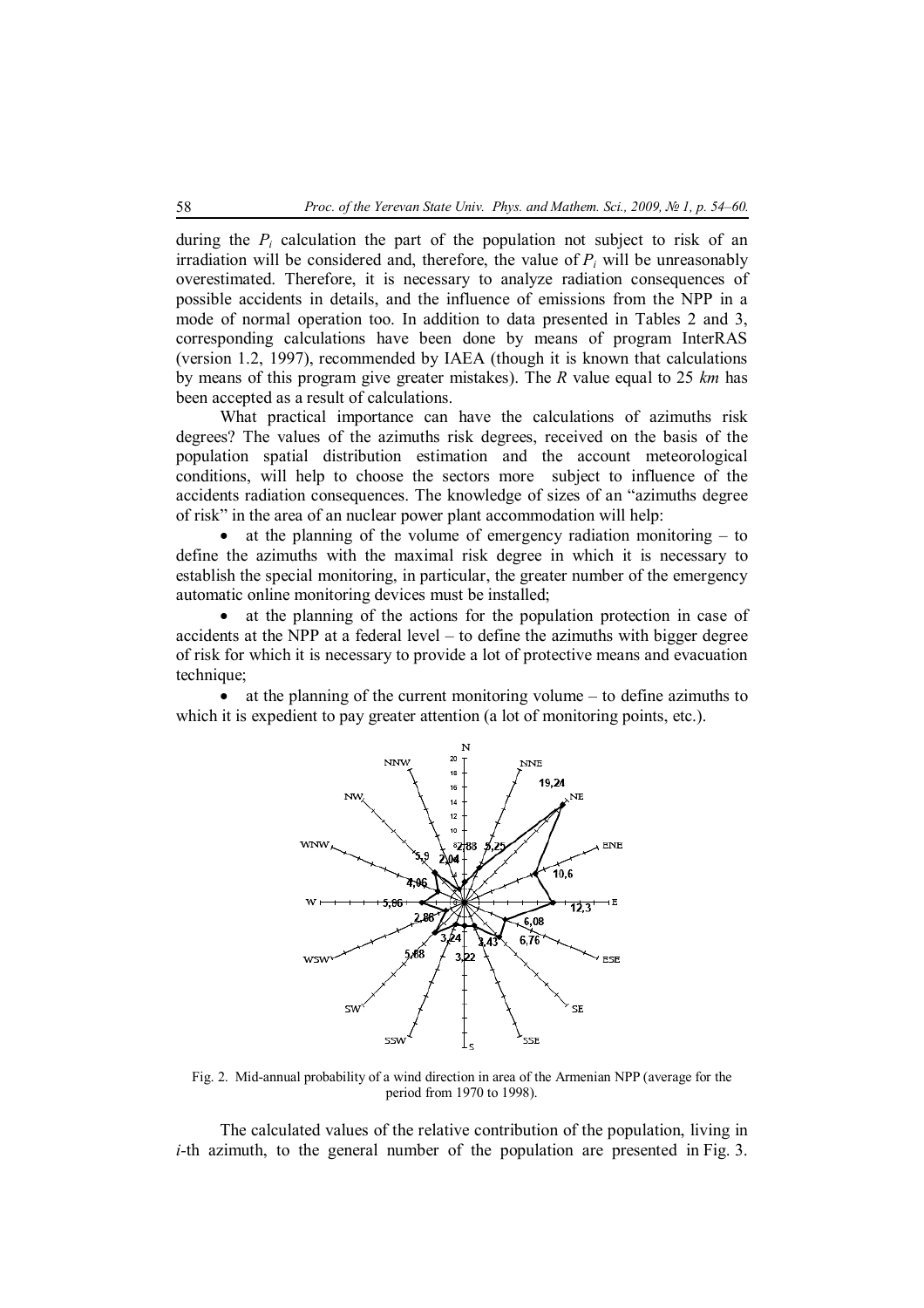The general number of the population, living around the Armenian nuclear power plant in radius of 25 *km*, equals 295610 people. The values of *P<sup>i</sup>* have been calculated (Fig. 4).



Fig. 3. The relative contribution of the population, living in *i*-th azimuth to the general number of the population with radius of 25 *km* around Armenian NPP.



Fig. 4. *P<sub>i</sub>* are the values distribution by azimuths: (a) the value of  $P_i = \sum_j \frac{n_{i,j}}{r_j}$  $P_i = \sum_j \frac{n_{i,j}}{r_i}$  for *i*-th azimuth,

(b) the probability of the wind direction in *i*-th azimuth.

The distribution of the  $P_i$  values plotted on the map of Armenian NPP location is shown in Fig. 5.

As follows from Figures 4 and 5 the azimuths with greater degrees of risk are 5-th, 10-th, 11-th and 12-th (i.e. directions E, SSW, SW and WSW). Therefore, at planning radiation, monitoring in a zone of Armenian NPP location, it is